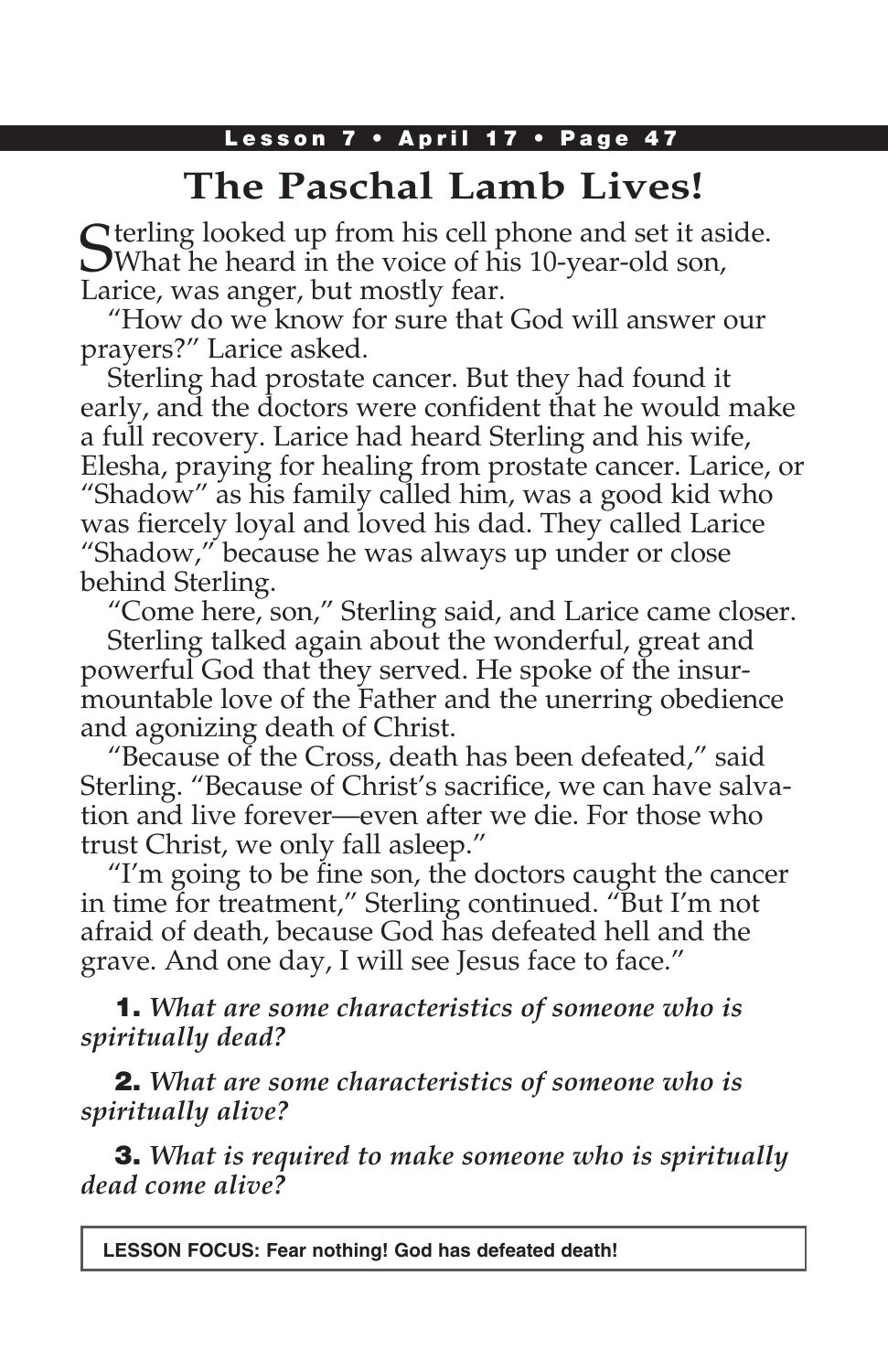## An Empty Tomb

#### *Matthew 28:1-4 KJV*

**1 In the end of the sabbath, as it began to dawn toward the first day of the week, came Mary Magdalene and the other Mary to see the sepulchre.**

**2 And, behold, there was a great earthquake: for the angel of the Lord descended from heaven, and came and rolled back the stone from the door, and sat upon it.**

**3 His countenance was like lightning, and his raiment white as snow:**

**4 And for fear of him the keepers did shake, and became as dead men.**

*Matthew 28:1-4, NIV*

**1 After the Sabbath, at dawn on the first day of the week, Mary Magdalene and the other Mary went to look at the tomb.**

**2 There was a violent earthquake, for an angel of the Lord came down from heaven and, going to the tomb, rolled back the stone and sat on it. 3 His appearance was like lightning, and his clothes were white as snow. 4 The guards were so afraid of him that they shook and became like dead men.**

Mary Magdalene and the "other Mary" (whom Mark noted was the mother of James, as well as another woman Mark identified as Salome, Mark 16:1-3) arrived at Jesus' tomb early in the morning the day after the Sabbath that followed Jesus' crucifixion. Matthew says nothing more than that they wanted to "look at the tomb" (vs.  $\tilde{1}$ ), but other Gospel writers revealed that the women hoped to anoint Jesus' body (see Mark 16:1). This was a customary practice to mask the odor brought on by decay. It was also an act of devotion. So, the evening before, the women had bought spices to anoint Jesus' body.

While they made their way to His tomb the next morning, the Gospel of Mark says they wondered who was going to roll away the stone so that they could enter Jesus' tomb and complete His preparation for burial (Mark 16:3). God took care of this problem for them. Matthew noted that following a violent earthquake (a representation of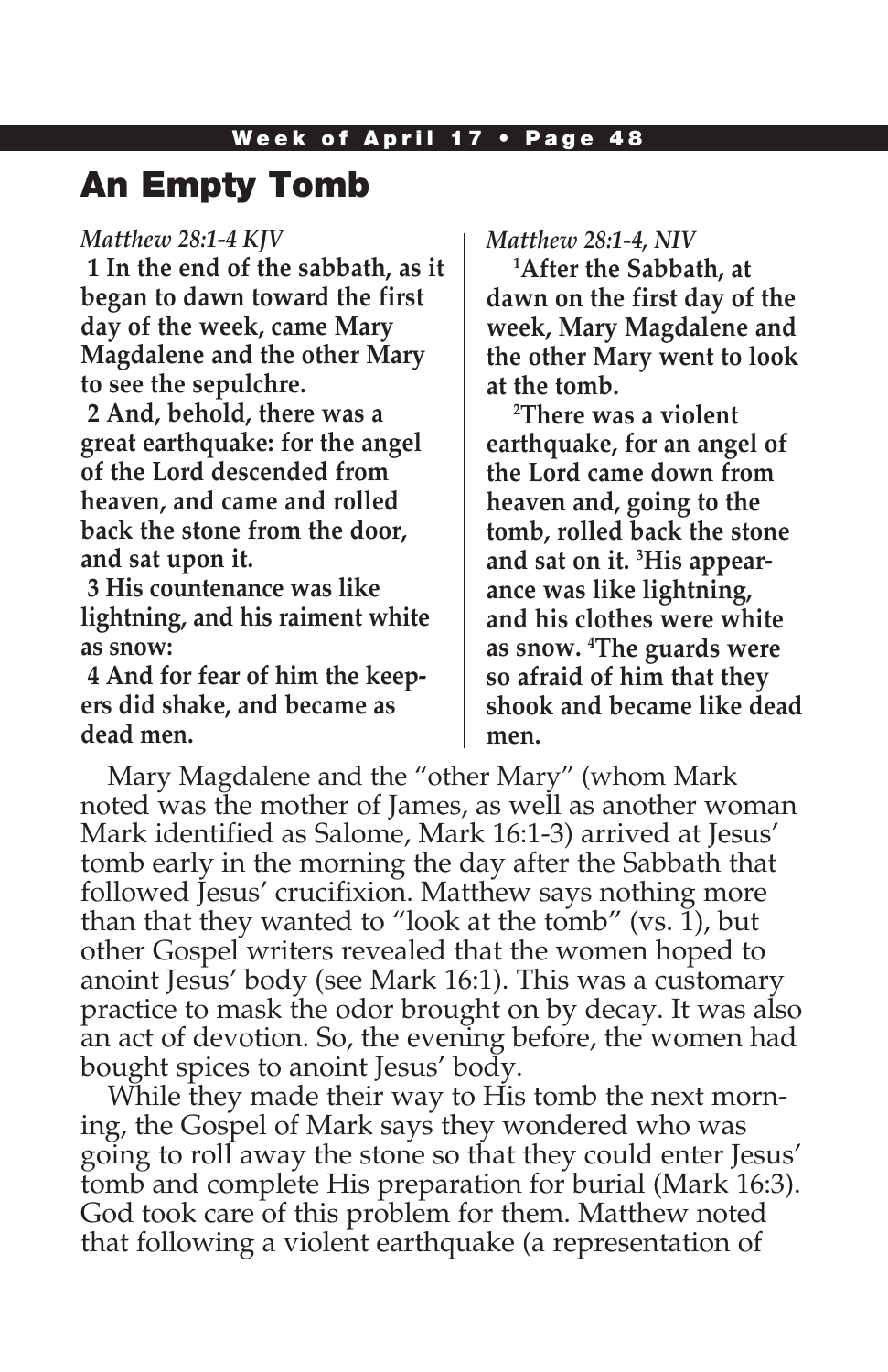### Week of April 17 • Page 49

the power of God) that an angel from heaven rolled the stone away. The angel did not remove the stone to enable Jesus to leave the tomb; rather, he did it to permit others to enter the sepulcher and see for themselves that Jesus' body was gone. When the women arrived at the tomb, they saw that the stone had already been removed. They also saw "an angel of the Lord" (vs. 2) dressed in clothes "white as snow" (vs. 3) sitting on it.

The guards reacted to what they witnessed with fear. The actual Greek word translated "fear" in the KJV suggests that the guards reacted with deep dread when they saw the stone being rolled away by a divine being. They were in a state of terror; their whole bodies shook, not unlike someone in seizures. They were in a state of emotional and physical shock and looked like they were dead.

4. *What did the women who went to Jesus' tomb expect to find?* 

5. *What did they actually discover?*

6. *How did the guards respond to what they witnessed?*

## An Urgent Message

#### *Matthew 28:5-7, KJV*

**5 And the angel answered and said unto the women, Fear not ye: for I know that ye seek Jesus, which was crucified.**

**6 He is not here: for he is risen, as he said. Come, see the place where the Lord lay.**

**7 And go quickly, and tell his disciples that he is risen from the dead; and, behold, he goeth before you into Galilee; there shall ye see him: lo, I have told you.**

*Matthew 28:5-7, NIV*

**5 The angel said to the women, "Do not be afraid, for I know that you are looking for Jesus, who was crucified. 6 He is not here; he has risen, just as he said. Come and see the place where he lay. 7 Then go quickly and tell his disciples: 'He has risen from the dead and is going ahead of you into Galilee. There you will see him.' Now I have told you."**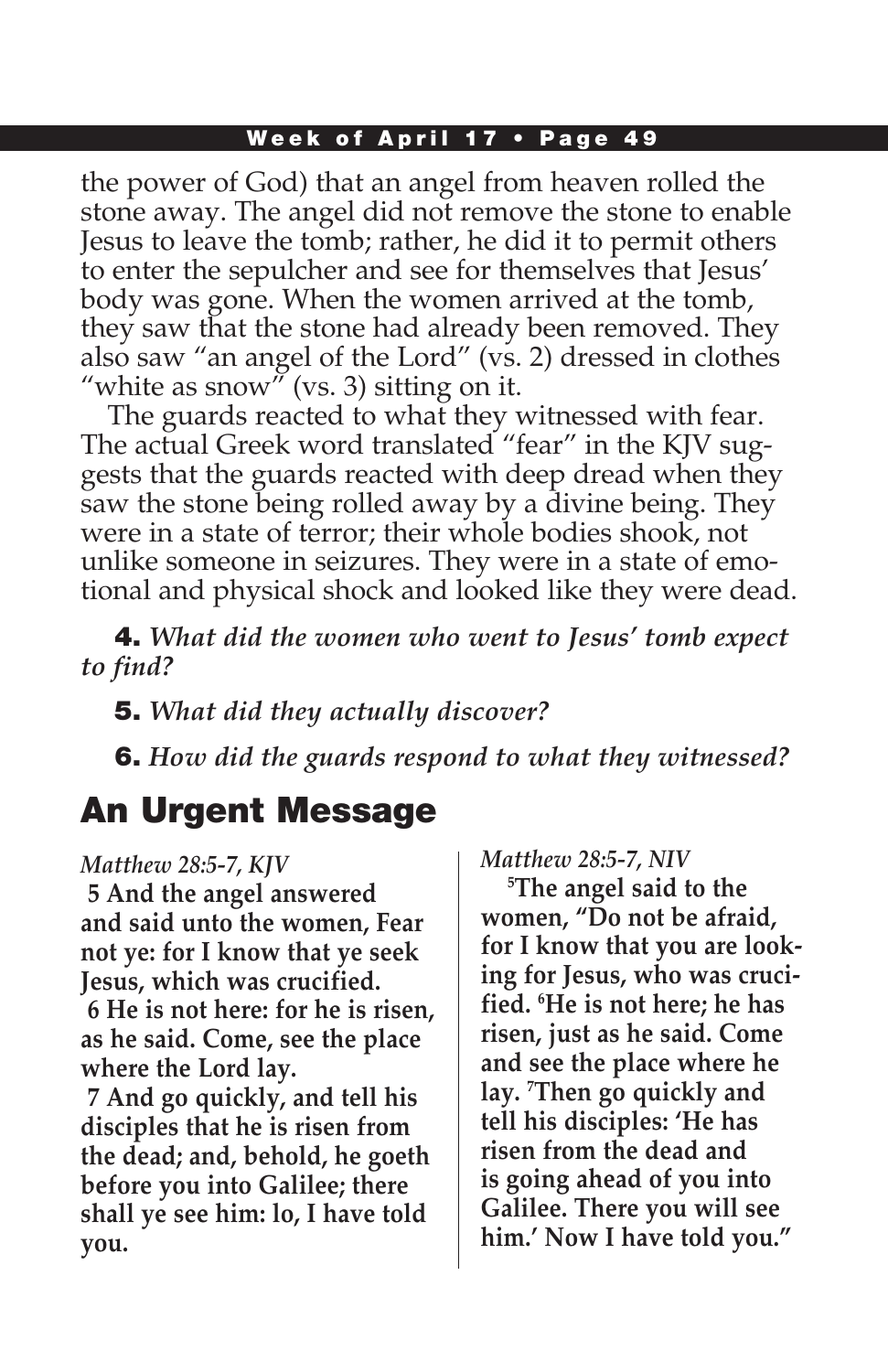### Week of April 17 • Page 50

The women's initial reaction was similar to how the guards responded. What they saw was unsettling and terrifying. The angel quickly assured them that they had nothing to fear, however, and reminded them of what Jesus told them earlier: He must be crucified but He would "be raised to life" (Matt. 16:21).

The angel told the women to look into the tomb to see for themselves that it was indeed empty. He then urged them to share what they had seen and heard with Jesus' disciples. Finally, he instructed them to tell the disciples where they too could find Him. Jesus was going ahead of them to Galilee. If they headed in that direction, they too would encounter their risen Lord.

7. *How did the women initially respond to what they witnessed?*

8. *What did the angel tell them in order to calm their fears?*

9. *What did he instruct them to do?*

# A Joyful Response

#### *Matthew 28:8-10, KJV*

**8 And they departed quickly from the sepulchre with fear and great joy; and did run to bring his disciples word. 9 And as they went to tell his disciples, behold, Jesus met them, saying, All hail. And they came and held him by the feet, and worshipped him.**

**10 Then said Jesus unto them, Be not afraid: go tell my brethren that they go into Galilee, and there shall they see me.**

*Matthew 28:8-10, NIV* **8 So the women hurried away from the tomb, afraid yet filled with joy, and ran to tell his disciples. 9 Suddenly Jesus met them. "Greetings," he said. They came to him, clasped his feet and worshiped him. 10Then said Jesus unto them, Be not afraid: go tell my brethren that they go into Galilee, and there shall they see me.**

The women took the angel's words to heart and hurried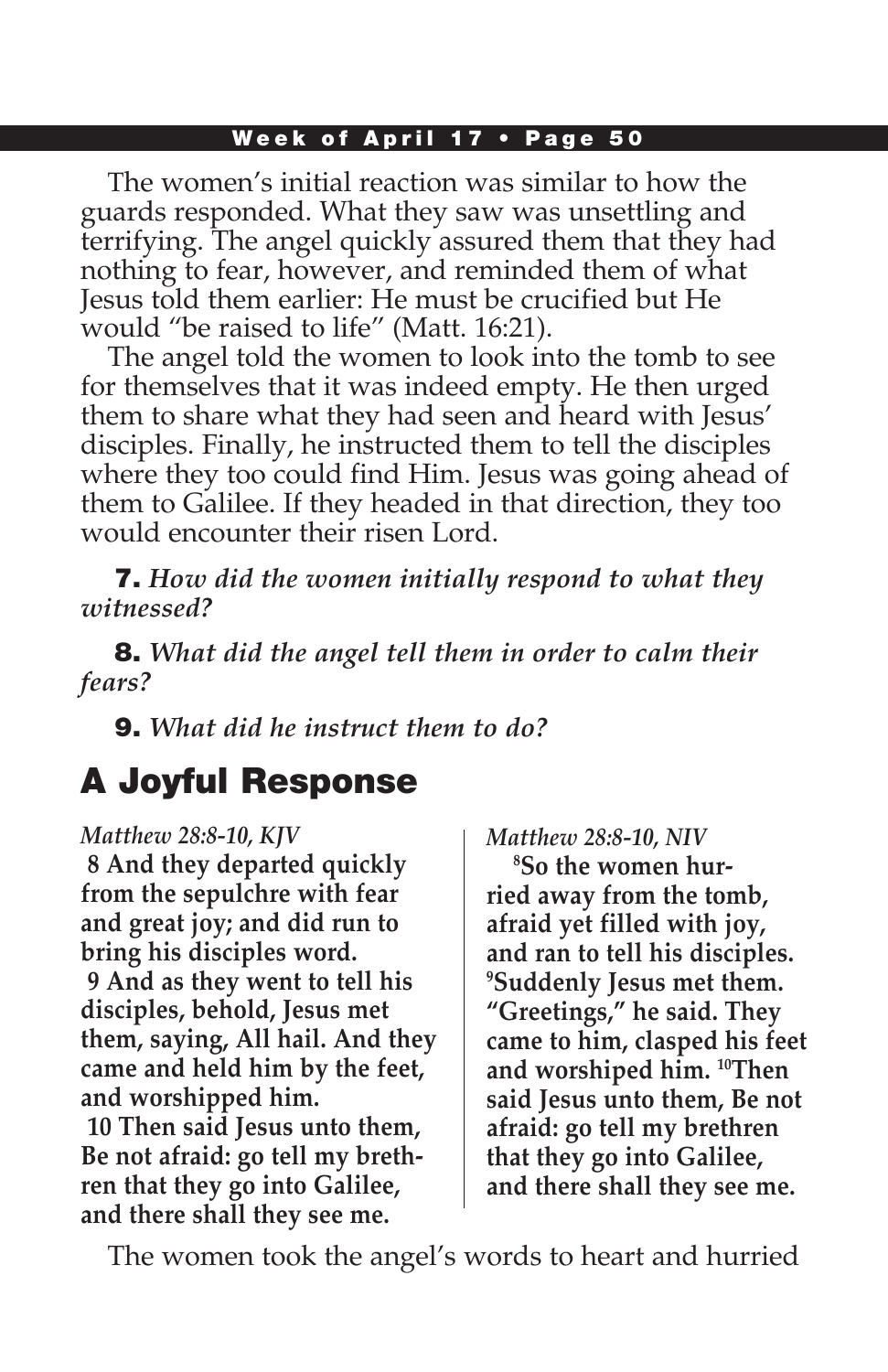### Week of April 17 • Page 51

away from the tomb so they could share what they experienced. They were still afraid; but their fear was accompanied by joy. Although they didn't understand how it happened, they rightly concluded that Jesus was alive, and they couldn't wait to tell others about it.

"Suddenly" (vs. 9) Jesus met them and said, "Greetings." A better translation of this might be, "Rejoice." The empty tomb and the reality it confirmed that Jesus had risen from the dead—was good news, something Jesus said should result in rejoicing, not fear.

The women responded to the recognition that the one walking with them was Jesus by clasping His feet and worshiping Him. They likely didn't want to let Him go. In John's dramatic account of Mary Magdalene mistaking Jesus for the gardener until He said her name, Jesus said to Mary, "Do not hold on to me, for I have not yet ascended to the Father. Go instead to my brothers and tell them, 'I am ascending to my Father and your Father, to my God and your God'" (John 20:17). They weren't to hold onto Jesus as if He was there for them alone, but tell His "brothers" that He had risen from the dead and was going before them to Galilee.

Like the angel who addressed the women earlier, Jesus emphasized the importance of not responding with fear. Some would undoubtedly respond to what they shared with doubt. Some would deny, in spite of the evidence, that Jesus' was no longer dead. Some would claim there was some other explanation for His empty tomb. But for the women who saw the empty tomb and for others who accepted the implication of it, there was no question Jesus was alive and once again dwelling with them. And that was something worthy of celebration and worth sharing. They had nothing to fear, for Jesus had defeated death and risen from the dead.

10. *How did the women eventually respond to what they witnessed?*

11. *What did Jesus instruct them to do?*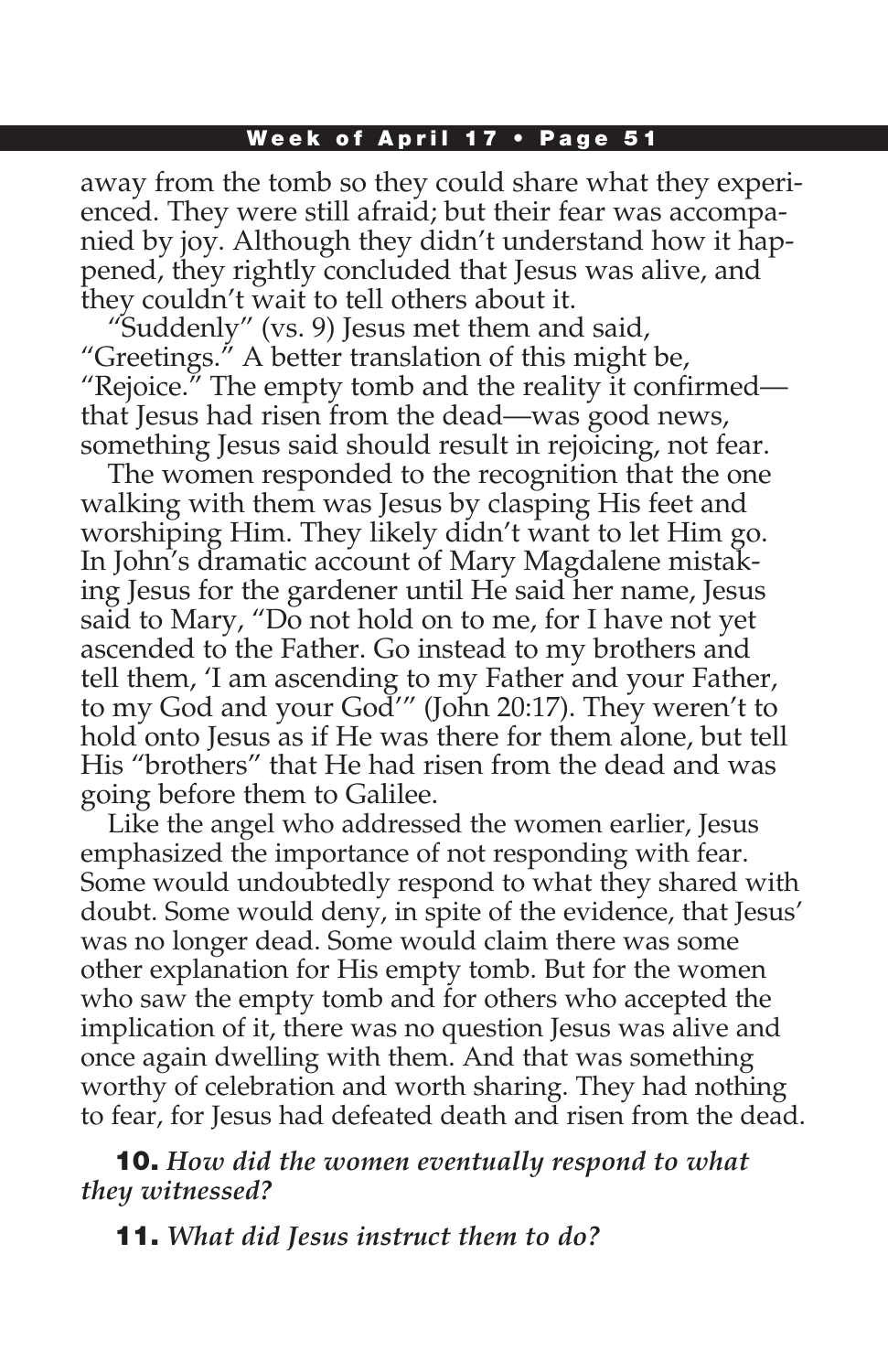## God Has Defeated Death

I fear many things in life. I fear that I may fall and not get up; I fear in these days of strange diseases that all the things I do to protect myself will be to no avail. I also fear I may get distracted while driving and miss seeing an errant vehicle careening in my direction, or that some tragic mishap may befall my household while I am asleep.

The one thing I do not fear is death. Although I do not look forward to the events that may precede it, I confidently believe in God's promise that what I will experience in the next life will be a world absent of death, pain, and sorrow.

What assures me of this is Jesus' empty tomb. The truth that Jesus has risen from the dead is not some vague concept in my mind or just wishful thinking. It is as much a reality as the rising and setting of the sun.

It helps me to read the stories of those who have attempted to discredit the accounts of this event by trying to prove that there are better explanations for Jesus' tomb being empty. It seems that many who have attempted to do so have concluded there is no reasonable explanation for why Jesus' tomb was empty that morning than the one Scripture presents—Jesus actually rose from the dead.

I know I don't worship a dead man who was sincere with His promises but who failed to live long enough to fulfill them. I worship a living Savior who defeated those intent on killing Him, who proved by rising from the dead that no grave can hold Him, and who showed that no human or supernatural forces can keep Him from fulfilling His mission to provide a path to eternal life.

### 12. *What are some things you are afraid of?*

13. *How can knowing that Jesus rose from the dead be of help as you consider how to respond to these?*

14. *What are some ways you can or perhaps ought to respond to your knowledge that Jesus is alive and that God has defeated death?*